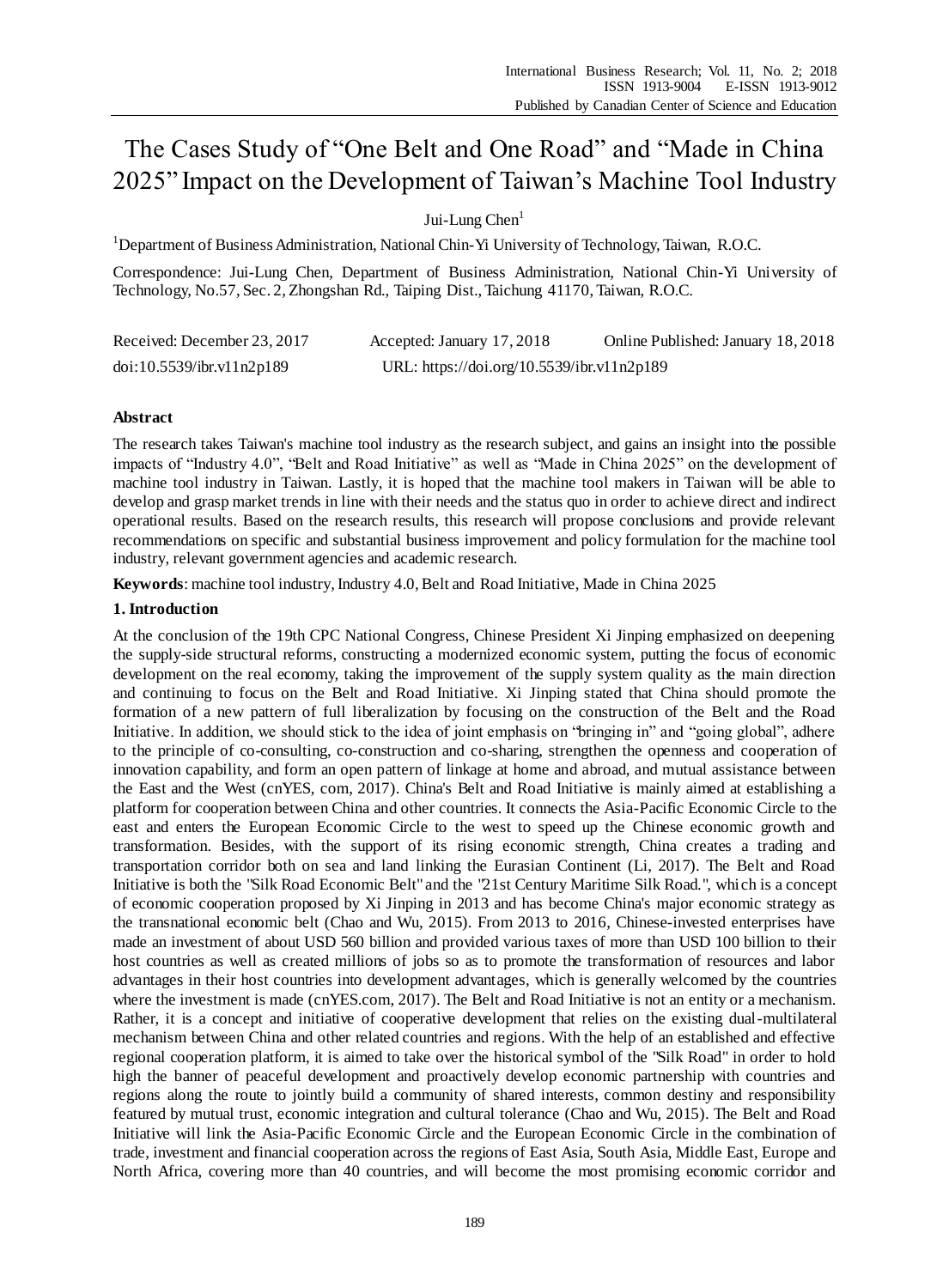strategic economic zone on the Eurasian continent in the future (Li, 2017). In addition, China adopted the "Made in China 2025" promotion plan on March 25, 2015. It can be said that "Made in China 2025" is the Chinese version of "Industry 4.0" and reveals the future goal of China's stepping into a powerful nation from a manufacturing country as well as represents China's manufacturing development path map. "Made in China 2025" has also become China's first plan spanning two five-years, including the 13th Five-Year Plan (2016 to 2020) and the 14th Five-Year Plan (2021-2025) (STPI, 2015). In addition, the key international industrial layout of "Made in China 2025" will be better integrated into the global division of labor system. China will take the countries along the Belt and Road as the focus of deepening international cooperation in manufacturing, encourage and guide China-based enterprises to invest and prosper in the countries along the route, carry out extensive exchanges with all walks of life both at home and abroad, expand bilateral, multilateral and regional cooperation and support the establishment of local industrial system (STPI, 2015).

With the rapid changes in the international market and the rise of China's red supply chain, the industry in Taiwan is facing severe and complicated competitive environment and manufacturing technology challenges. In addition, the slowdown in GDP growth, the frequent occurrence of labor disputes and labor policy disputes as well as the industrial restructuring are all common important topics. At present, apart from the developing countries that seize the mass production market in which Taiwan has excelled in the past, the leading manufacturers in Europe have started to seize the middle-class market. In response to the international trends such as "Industry 4.0" and "Made in China 2025", Executive Yuan of the Republic of China approved "Productivity 4.0 Development Program" on September  $17<sup>th</sup>$ . The 10-year plan of "Productivity 4.0 Development Program" will initially give priority to the introduction of Internet of Things, intelligent robots and big data in the 7 major industries, including machine tools, 3C, metal processing, food, medical care, logistics and agriculture (BOST, Republic of China (Taiwan), 2015). In response to the fast-growing Internet of Things (IoT) industry, the world has entered an era of advanced manufacturing competition for smart integration. Among them, "Industry 4.0" is a rather hot topic in the near term. It brings about manufacturing changes that reduce costs and increase efficiency, but also pose many challenges for manufacturers. "Industry 4.0" covers a wide range of industries. With IoT, big data, service network and network security as the four pillars, it promotes the further development of the Industrial Machine Tool Industry, which plays a very important role in the technological base of national industries on the technological base and operating profits level of the overall national development (Liu, 2016). In Taiwan, the machine tool industry is well-established. With the "Productivity 4.0 Development Program" and its continued benefit from the trend of automation, if Taiwan's machine tool industry is integrated effectively with sound standardization and complicated system management, communication infrastructure and network security, it will advance toward "Industry 4.0". Coupled with the development of the global smart phones and smart machines, the future development of machine tool industry in Taiwan will continue to be optimistic. Therefore, this study takes Taiwan's machine tool industry as the research subject, and gains an insight into the possible impacts of "Industry 4.0", "Belt and Road Initiative" as well as "Made in China 2025" on the development of machine tool industry in Taiwan through literature surveys and essays. Lastly, it is hoped that the machine tool makers in Taiwan will be able to develop and grasp market trends in line with their needs and the status quo in order to achieve direct and indirect operational results. Based on the research results, this study will propose conclusions and provide relevant recommendations on specific and substantial business improvement and policy formulation for the machine tool industry, relevant government agencies and academic research.

#### **2. Literature Review**

In recent years, the cooperation among China's enterprises (Chinese Enterprises) in "going global" has shown rapid growth and Chinese manufacturing industry has ranked the first in the world in scale. The 13th Five-Year Plan shows that China will achieve a higher level of opening-up on the basis of its original opening up, and speed up its transformation and upgrading in an all-round way. Its core transformation will shift from "Made in China" to "Created in China". The concept, planning policies and overall strategic vision of the "Belt and Road Initiative" are important strategies in the 13th Five-Year Plan. The major contents include the response to the new round of China's reform and opening up and the balancing of regional development. Its strategy can be important engines to expand the opening up of the Midwest regions and development of the Midwest. Besides, it can consume the excess production capacity. Especially, supported by the huge financial support of the Asia Infrastructure Investment Bank (AIIB), the "Belt and Road Initiative" will further promote the Asia-Europe regional linkage and affect the existing cross-strait economic, trade and investment relations as well as impact on the external development of Taiwan's enterprises (Chao et al., 2016). The "Belt and Road" is not an entity or a mechanism. Rather, it is a concept and initiative of cooperative development that depends on the existing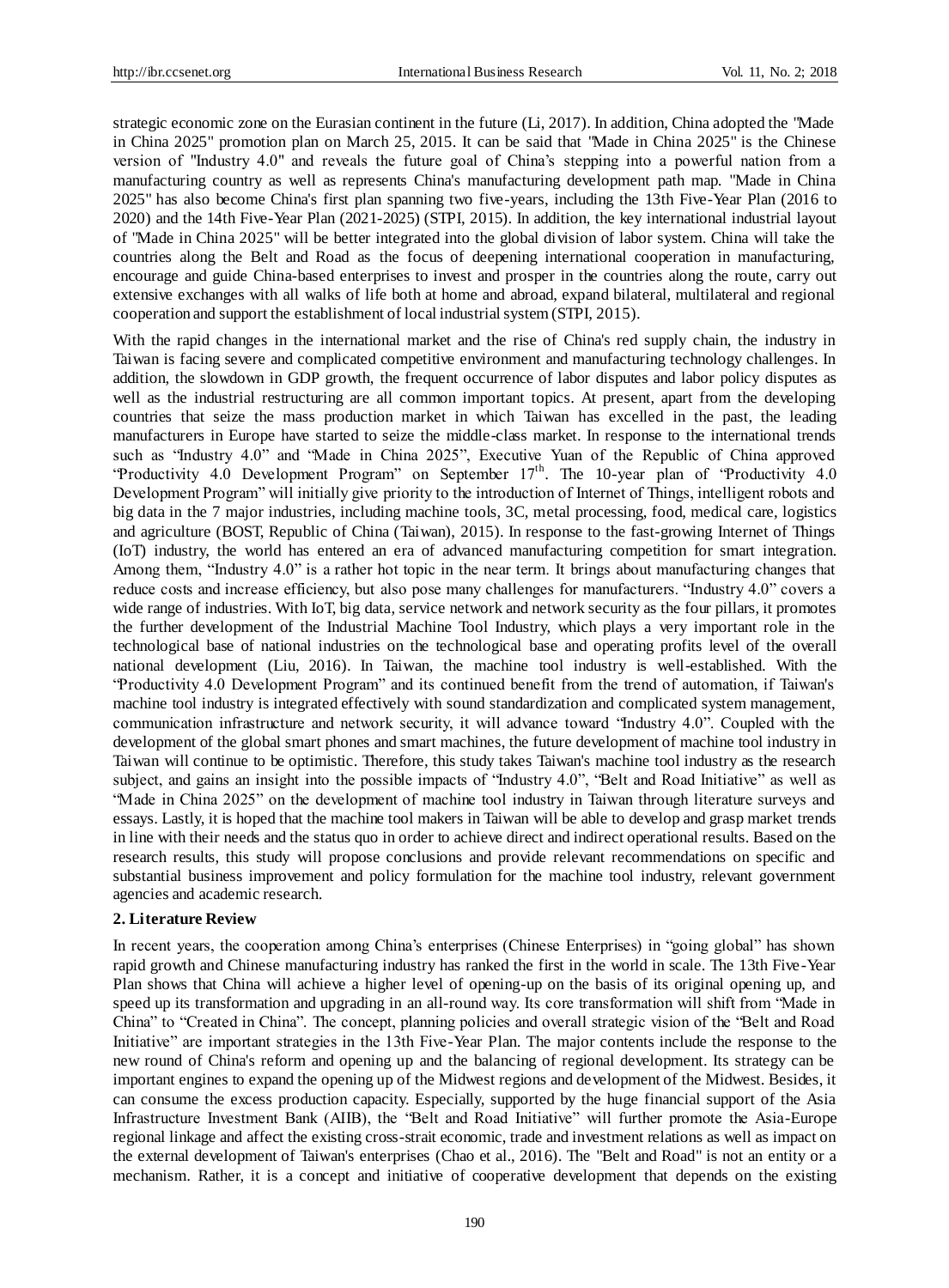dual-multilateral mechanism between China and other countries and regions. With the existing and effective platform for regional cooperation, the "Belt and Road Initiative" spans across Asia, Africa and Africa, and covers 26 countries and regions along the route with an estimated 4.4 billion population, which accounts for about 63% of the global total population. Most of the countries along the "Belt and Road Initiative" are developing countries and emerging economies with vast market space and considerable infrastructure construction scale, requiring an annual investment of USD 1,000 billion and a total trade volume of at least USD 100 million-USD 200 million along the route. Therefore, the countries have become an eye-catching target for investment in various countries and also an incentive for AIIB to attract more than 50 countries to participate in advance (Chao and Wu, 2015; Wen and Wang, 2015). The framework of the "Belt and Road Initiative" is clear. The two lines are spreading and the cooperation focuses on the basis of policy communication, facilities, connectivity, trade flow and financial facilities. The Midwest China is the biggest maneuver zone in the Chinese economic development. It expands its land rights westward and its support to seaward and maritime transportation lines to the east. The balanced development of land and sea rights under the "Belt and Road Initiative" is the general direction for China to walk toward the international economic development (Chao and Wu, 2015; Wen and Wang, 2015).

All the top 10 key areas proposed by "Made in China 2025" are high-tech and strategic industries, and are also the focus of future industrial policy support in China, including (1) the new generation of information technology industries, (2) high-end CNC machine tools and robots, (3) aerospace and aviation equipment, (4) marine engineering equipment and high-tech vessels, (5) advanced rail transit equipment, (6) energy-saving and new energy vehicles, (7) electrical equipment, (8) agricultural machinery (9) new materials and (10) biomedical and high performance medical devices (STPI, 2015). Therefore, "Made in China 2025" will bring about industrial upgrading opportunities in the first place, and China will vigorously develop advanced manufacturing industries and promote the growth of new industries and new forms of business such as producer services so as to push the industry toward the middle and high end. In addition, China has guided the industrial restructuring with policie s and exported the excess domestic production capacity and labor through the outward expansion of infrastructure. In the meantime, it has coordinated the activities of promoting "AIIB" and "Silk Road Fund" as well as other means. In the past, China used labor-intensive industries with export-oriented production models to win output in the global production chain. With the global demand for exported products declining, "slow growth" is the "new normal" for China's economic development. As a result, China has gradually shifted the focus of its industrial policies toward an "investment-oriented" industry that focuses on optimization of production technologies as well as product and service innovation to guide the industrial transformation (Li, 2017).

In recent years, China has promoted "high-speed railway diplomacy" all over the world and built high-speed railways by means of investment or cooperation in Russia, the United Kingdom, Hungary, Serbia, Romania, Turkey, Venezuela, the United States, Thailand and Indonesia, etc. China is ambitious to propose five global high-speed rail plans and hopes to extend the high-speed rail to Eurasia, North America, Central Asia and all regions in Southeast Asia with China as the center (Li, 2017). The interconnection of infrastructure is a priority area for the "Belt and Road Initiative". On the basis of respecting the sovereignty and security concerns of the countries concerned, the CPC proposed that the countries along the route should strengthen the docking of infrastructure construction plans and technical standards, and jointly push forward the construction of international backbone corridors, which gradually forms an infrastructure network connecting Asian subregions and Asia, Europe and Africa. The Asian Development Bank has made estimates that investment in infrastructure construction in the Asia Pacific Region needs USD 8,000 billion for the 10-year period between 2010 and 2020, while ADB loans for infrastructure projects are only USD 100 billion per annum. One of the purposes of establishing the AIIB is to attract global funding to fill that gap (Li, 2017).

Under the intelligent development trend of global manufacturing industry, Germany vigorously promoted the "Industry 4.0 Initiative", the United States proposed the "Advanced Manufacturing Partner Program" (AMP) in 2011, Japan promoted the "Industry 4.1J" in 2015, and South Korea promoted the "Advanced Technology National Plan (Manufacturing Innovation 3.0)" in 2014 (Lin, 2015). China put forward specific policies in the 12th Five-Year Plan (2011-2015) drawn up in 2011 and the 13th Five-Year Plan (2016-2020) drawn up in 2015. The most important of these are the "Belt and Road Initiative" and "Made in China 2025". In response to this international trend, Executive Yuan of the Republic of China approved the "Productivity 4.0 Development Program" on September  $17<sup>th</sup>$ , 2015 as the backbone of the next phase of technological development, focusing on manufacturing, services and agriculture in the expectation of enabling the industry to create new momentum for industrial growth through digital, virtual and networking intelligent production system. In the manufacturing industry, the precision machinery and ICT technologies that Taiwan is good at are combined to promote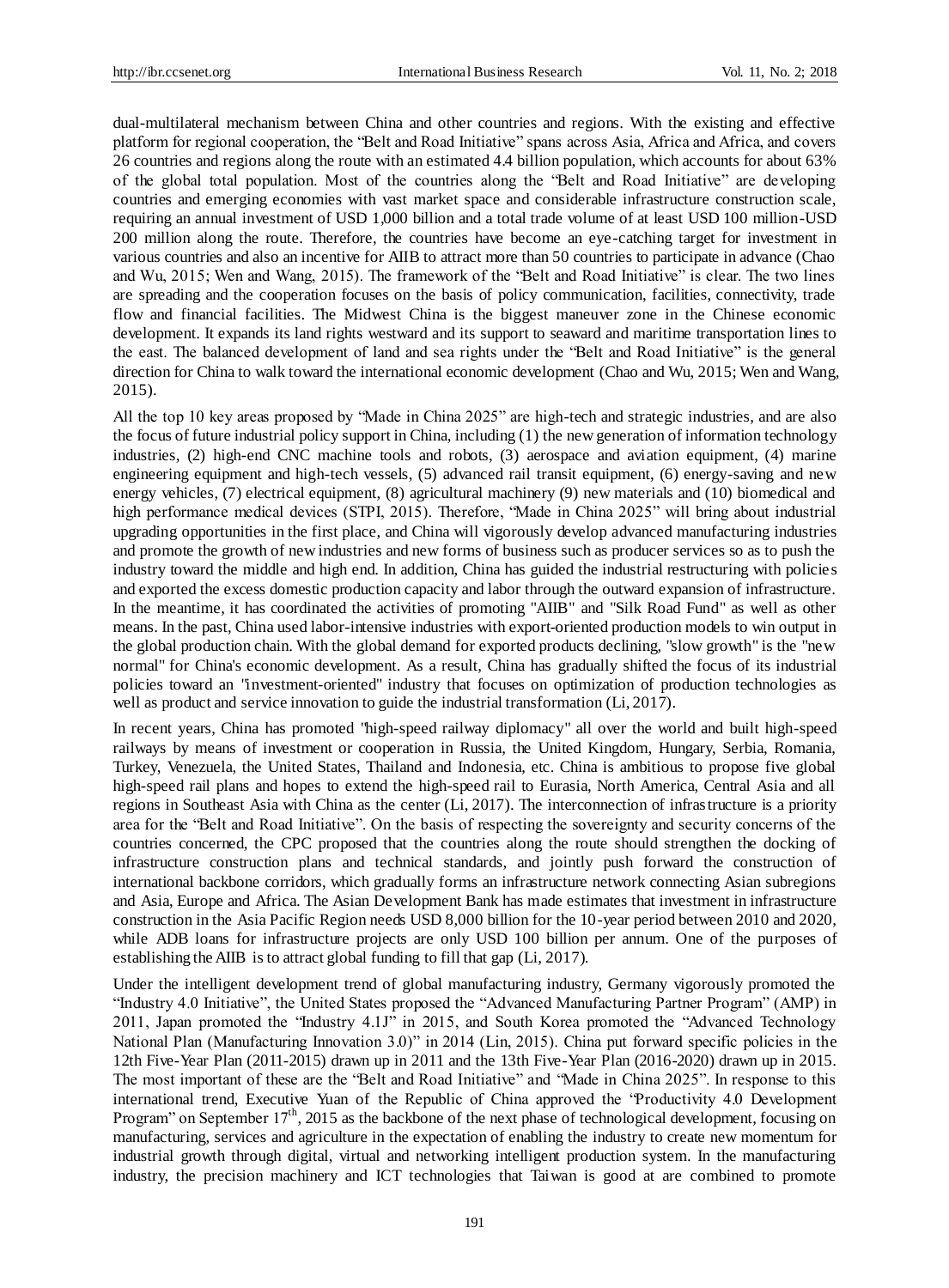high-value domestic sales and create high-end exports to connect global markets and enhance the international competitiveness of the industry as a whole, thus achieving the goal of "expanding domestic market demand and creating export opportunities". In addition, the Ministry of Economic Affairs Bureau of Industry sets up the Productivity 4.0 Promotion Office based on the intelligent automation and applies the Internet of Things, intelligent robots, and huge amounts of data and other technologies, as well as production management to guide the domestic industrial restructuring and promote the networking service manufacturing system of intelligent manufacturing and intelligent service in order to reach the vision and goal of Productivity 4.0, and to declare the promotion of Taiwan's manufacturing industry as a paradigm of high-quality productive forces in the Asia Pacific Region and gradually increase the per capita gross domestic product of the manufacturing industry. "Industry 4.0" in Germany is dominated by the Cyber-Physical System (CPS). The United States emphasizes the value-added services of ICT, and Taiwan combines both the advantages and promote the Productivity 4.0 through lean management. It utilizes such technologies as CPS, Internet of Things, smart machinery/robots, huge data and precision management to enhance the added value and productivity of the industry by applying such value-added manufacturing as electronic information, metal transport equipment, machinery and equipment, textile and foodstuffs in order to create a comprehensive system integration solution and look forward to creating the next wave of overall industry momentum (Ministry of Economic Affairs' Productivity 4.0 Office, Republic of China (Taiwan), 2016).

Known as the "mother of machinery," machine tool is an important basis for the development of national industries, and Taiwan occupies an important position in the world machine tool industry. The machine tool industry is an export-oriented industry. In recent years, the machine tool industry in Taiwan has been developing rapidly. After Taiwan's machine tool industry output exceeded NTD 100 billion in 2005, it ranks among the best in both the exporting and manufacturing countries in the world for machine tools and has become the focus of Taiwan Industry, and even shoulders the key role of supporting the development of Taiwan's industry. A very high portion of Taiwan machine tool manufacturers is based in the central Taiwan area. In the machine tool industry supply chain, SME-based machine tools and their third-parties form the industrial settlement for labor division and cooperation production network. The interdependent social relations among manufacturers embedded in this cluster of industries allow the cooperation among manufacturers to adapt to various forms of cooperation quickly and flexibly in response to changes in the market and utilize all the available resources in the system to engage in every aspect of R&D, design, trial production, production, assembly and sales in order to further enhance the added value associated with the products in the process (Liu, 1999). HIWIN Technologies, Tongtai Machine & Tool, Chin Fong Machine, Good Way, Airtac, Yeong Chin Machinery, AWEA, TAKISAWA Technology, and Shieh Yih Machinery and other quality machine tool manufacturers have built a complete Zhongwei system that can respond to various industrial needs, make flexible adjustments and enhance the capacity of customized services. The close integration of all aspects of the Taiwan machinery industry supply chain with the geographical location, coupled with the perfect peripheral R&D institutions, tertiary institutions and industrial zones, has developed a mechanical design industry R&D culture with a sound satellite system architecture and greatly enhanced the Taiwan production efficiency of the machine tool industry, which is exactly the advantage of Taiwan machine tool industry in Taiwan.

In response to China's "Belt and Road Initiative" and "Made in China 2025", the global economic and trade activities will surely change. Taiwan should make use of its potential and strength to take part in the grand construction and economic, trading, scientific and technological cooperation for development in Europe, Asia and Africa (Wen and Wang 2015). Taiwan's enterprises with technological capabilities in the industry can derive opportunities arising from the promotion of infrastructures by participating in the "Belt and Road Initiative" and "Made in China 2025" (Chao et al., 2016). China is both the biggest machinery exportation market for Taiwan and the largest machinery consumer market across the world. According to the latest statistics released by IEK at the end of 2016 (2016), the global machine tool market was USD 71.22 billion in 2016 due to the sluggish growth of the world's major economies and the decrease in market demand. Compared with 2015, it declined by 10.9%. Taiwan's machinery industry has also showed a decline of 6.4% from 2015, with a total output value of about NTD 904.5 billion. The total output value of metalworking machine tools in major sub-industries was NTD 117.3 billion (Chen, 2017). Expanding the "Belt and Road Initiative" policy for development of national railways, highways and related infrastructure construction along the routes is expected to drive the demand for various machinery. The "Made in China 2025" strategy is based on the principle of "innovation driven, quality first, green development, structural optimization, and human resources oriented" to promote the development of sophisticated CNC machine tools and robots and other sophisticated equipment. It will also help the industrial transformation and upgrading. At present, the dependence of manufacturing industry on key core technologies and high-end equipment is still high. If Taiwan manufacturers can grasp the opportunities and automation trends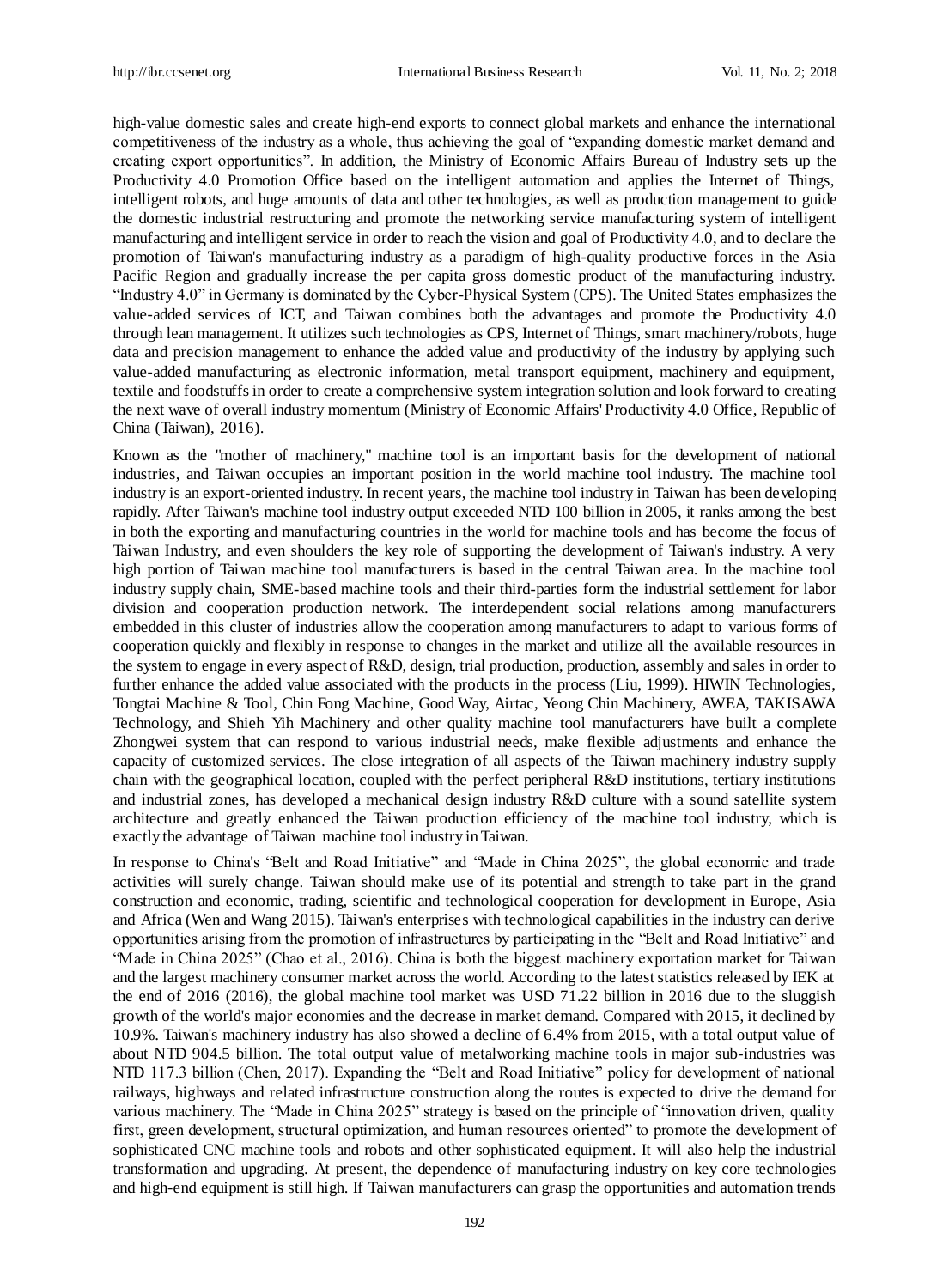of China's current policy-related machinery procurement, it will be an important key for cultivating the Chinese market. The key technologies and industrial layout of Taiwanese enterprises are still attractive to China.

### **3. Research and Analysis**

The "Belt and Road Initiative" will drive the process of industrialization along the country's borders and enhance investment and cooperation in various manufacturing industries. With the "Belt and Road Initiative" and "Made in China 2025", China will actively encourage and support the equipment manufacturing industry chain to "go global" to invest and start businesses in these countries, and promote the upgrading of local industries and increase employment. In recent years, due to the adjustment of economic structure and policy in China, the GDP growth rate has slightly declined. In particular, China's overcapacity that causes oversupply is regarded as the main cause of China's economic downturn in recent years. Therefore, how to solve the problem of overcapacity has become a top priority. For instance, in the case of the economic downturn, the production of raw materials will naturally be subject to an oversupply phenomenon, which can only be solved by adjusting production capacity. However, local governments in China are reluctant to let local enterprises cut production in order to protect their own tax revenue and employment performance so as not to affect their own political future. As a result, market demand is declining, but businesses continue to produce, which results in a decrease in revenue and the need to recognize large sums of bad debts. This in turn affects the bank's willingness to lend. When corporate bad debts increase, the regulations require banks to increase their mortgages or withdraw loans, which in turn will create a crisis in business closures and affect the willingness to invest (Li, 2017). Therefore, China hopes that by promoting the policy of the "Belt and Road Initiative", export to emerging industrial countries such as Southeast Asia may be increased in order to resolve its surplus machine tool capacity and inventory. In order to improve its industrial structure and address the serious unbalance between the supply and demand of some raw materials and industrial products, China will continue to carry out the "supply-side reform", which will not only limit the growth momentum of the machinery and equipment needed for its manufacturing imports, but also impact the import volume from Taiwan of machinery and equipment (Chen, 2017). Therefore, Taiwan's machinery industry must adopt such smart machinery applications to meet the current trend of global manufacturing development. Others include: standalone equipment and production lines with machine-to-machine communication (M2M), Internet of Things (IoT), standalone equipment and production lines with remote monitoring capabilities, or equipment and components with predictive maintenance capability in order to establish a digital enterprise and supply chain; reconstruct the national and regional manufacturing systems through intelligent machine-based human-interface the standalone equipment and production lines as well as smart robots; improve staff productivity and value through a standalone equipment and production lines with data analysis and decision support capabilities as well as smart robots (Chen, 2017). The study by Raffa and Zollo (1994) pointed out that when an enterprise did not sustain innovation and change, its competitiveness and economic profitability would show a decline. Tomala and Senechal (2004) also believed that in order to maintain the competitiveness of a company, it was necessary to strengthen the company's ability to innovate. The machine tools produced by Taiwanese manufacturers are high-end CNC machines and precision equipment. It is a product project that China actively encourages for assisting the industrial restructuring and upgrading. The prospects for developing medium-end and high-end models in the Chinese market are quite promising. With the emergence of a new generation of Internet technologies such as artificial intelligence and big data, as well as other new technologies, the manufacturing industry needs to be transformed from traditional manufacturing to smart manufacturing, including the transformation to green manufacturing and service manufacturing, which is very important for productivity. The development of high-end equipment manufacturing industry is not only an important driving force to promote industrial restructuring and upgrading, but also determines the overall competitiveness of the equipment manufacturing industry chain.

As a national hub industry, the machine tool industry drives the performance of manufacturing in terms of production efficiency and product accuracy. Therefore, the machine tool industry is regarded as an indicator of the national industrialization level. In recent years, the demand market for machine tools has been continuously developed, such as steam locomotives, home appliances, molds, aerospace and 3C industries, as well as recently emerging bio-medical, green energy and space industries. Among them, the core technology research has surpassed the early field dominated by institutions and electronic control. ICT technology, optical laser, image processing, remote wireless monitoring, and even cloud computing, etc., have been integrated into the technical application category of machine tools (Liu, 2016). Taiwan's manufacturing industry constantly learns from the imitations to enhance its management capability and technical level by virtue of its flexible and flexible features. Coupled with its niche advantages in production, marketing and other professional fields, the manufacturing industry in Taiwan adapts to the changes in the market demand well due to its relatively small size and responds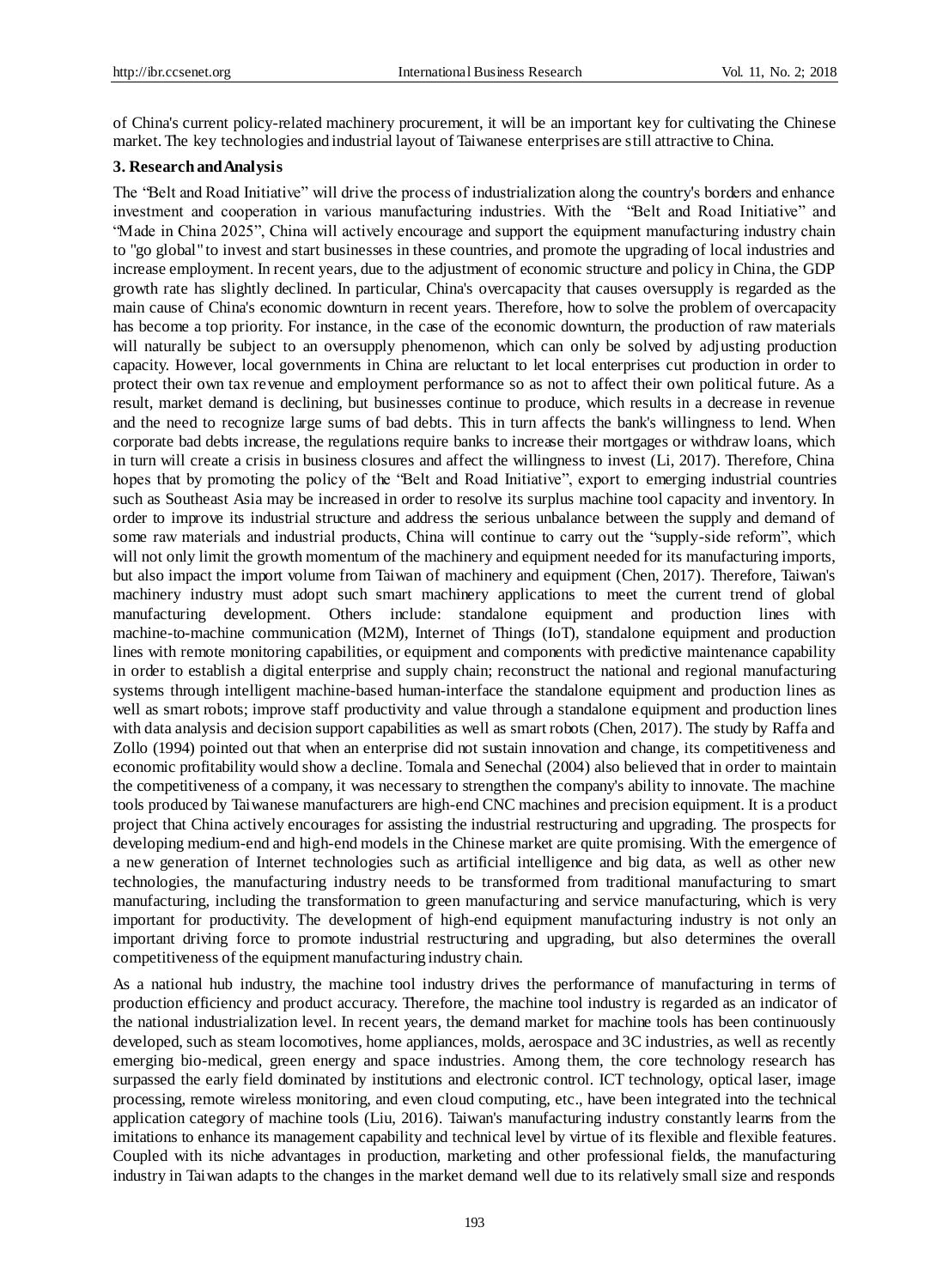to changes in the economic climate with a high degree of flexibility (Wu, 2008). In order to improve the competitiveness of Taiwan's machinery industry, Executive Yuan of the Republic of China passed the "Smart Machinery Industry Promotion Program" in 2016. It is expected to build the construction energy for intelligent machinery and smart production lines based on the existing precision machinery industry and combining with a series of intelligent tech elements, including robots, Internet of Things, huge data, CPS, 3D printing and sensors, which can be called "Taiwan's starting year of intelligent machinery". Taiwan's machinery industry will be able to obtain higher value from smart standalone equipment, automated and intelligent production lines as well as the overall manufacturing of energy solutions. The aerospace and semiconductor industries will be selected as the main application fields for developing intelligent machine tools and high-tech production equipment (Chen, 2017). The development of Taiwan's machine tools is mainly conducted in central Taiwan due to the regional demand. However, the machine tool cluster in Taichung is the largest machine tool industrial cluster in the world at present, and it is quite necessary to expand the operational scale of Taiwan's industries, cultivate the professional technical personnel and explore the emerging markets in order to continue to maintain their unique industries in Taiwan (Tsai, 2010). The current global machine tool market is optimistic about the needs of emerging industries or countries with industrial restructuring. Therefore, Taiwan should gain a firm footing in the new century by using the global layout and the China market as well as the "Belt and Road Initiative" to build Taiwan's international status and brand in key and crucial industries (Wen and Wang, 2015). The intelligent machine is the key to "Industry 4.0/Intelligent Manufacturing". The system architecture includes a machine base, a sensor or a sensing module, a data storage, a computing and control module, and a communication module, which can be respectively used in manufacturing and personal/home/business areas. The system can use the sensor to perceive the surrounding environment in the face of unknown and changing environment, accomplish special tasks through various control models and automatically adjust the reaction of the machine itself (Chen, 2017). The infrastructure related to the "Belt and Road Initiative" will combine concepts such as IoT, smart city, smart grid, smart transportation and smart home in the future, and select specific cities in both sides as IoT and smart city test and demonstration applications in order to explore smart medical treatment care, environmental protection, smart grid and smart transportation, thus forming solutions to further develop the global market (Wen and Wang, 2015)

#### **4. Results and Discussion**

In conclusion, massive machine tool industry is needed to support "Industry 4.0". However, with the saturation of Taiwan's domestic demand market in recent years, the rise of China's manufacturing industry and the shrinking of domestic exports have greatly affected the country's economic development. Therefore, how to effectively upgrade Taiwan's manufacturing industry is an urgent issue. Chang (2015) pointed out that the process from the proposal of German Industry 4.0 in 2011 to its finalization in 2013 mainly integrated all kinds of industry-related technologies with various related experiences and established a complete Smart Factory. In addition, the various partnerships were linked and integrated for the improvement of overall German manufacturing industry in the aspects of computer, digital, intelligent and other aspects. Thus, it can be seen that if companies get rid of the previous traditional manufacturing model, and transform new forms of industry, more elements of design innovation are needed. Taiwan is strategically located in the center of the first island chain. If Xiamen, Quanzhou, Pingtan, Fuzhou, Taiwan, Kaohsiung, and Taichung can be connected, and the undersea tunnels among Fujian, Kinmen and Taiwan can be built, the one-day high speed railway life circle of China and Taiwan will be established to form an economic, trading, cultural and tourism economic belt by connecting the "Trans-Asian Railway" and the "Asia-Europe Land Bridge". Thus, it will further enable the "Belt and Road Initiative" to break through the first island chain eastwards and develop toward the western Pacific (Wen and Wang, 2015).

Taiwan's machine tool industry has a leading position, and its product sophistication, customization and R&D innovation ability occupy a place in the international market competition. The development of the machinery industry across the Taiwan Strait has its own advantages and strong cooperation complementarity for transformation and upgrading. Brand building and international market expansion should be the common direction for both sides to work together. In the future, Taiwan should actively promote the upgrading of industrial policies and regulations with the goal of helping the Taiwan-funded enterprises to enhance their international competitiveness on the positive side and safeguarding Taiwan's public funds and industrial technologies; the negative effect is to try to avoid the obsolete laws and regulations and the logic of industrial development from becoming a stumbling block to industrial innovation and investment (Lin, 2015). Taiwan's participation in the "Belt and Road Initiative" is an important practice of cross-strait economic, trade, science and technology cooperation and economic integration in the Asia Pacific Region. Whether the two sides of the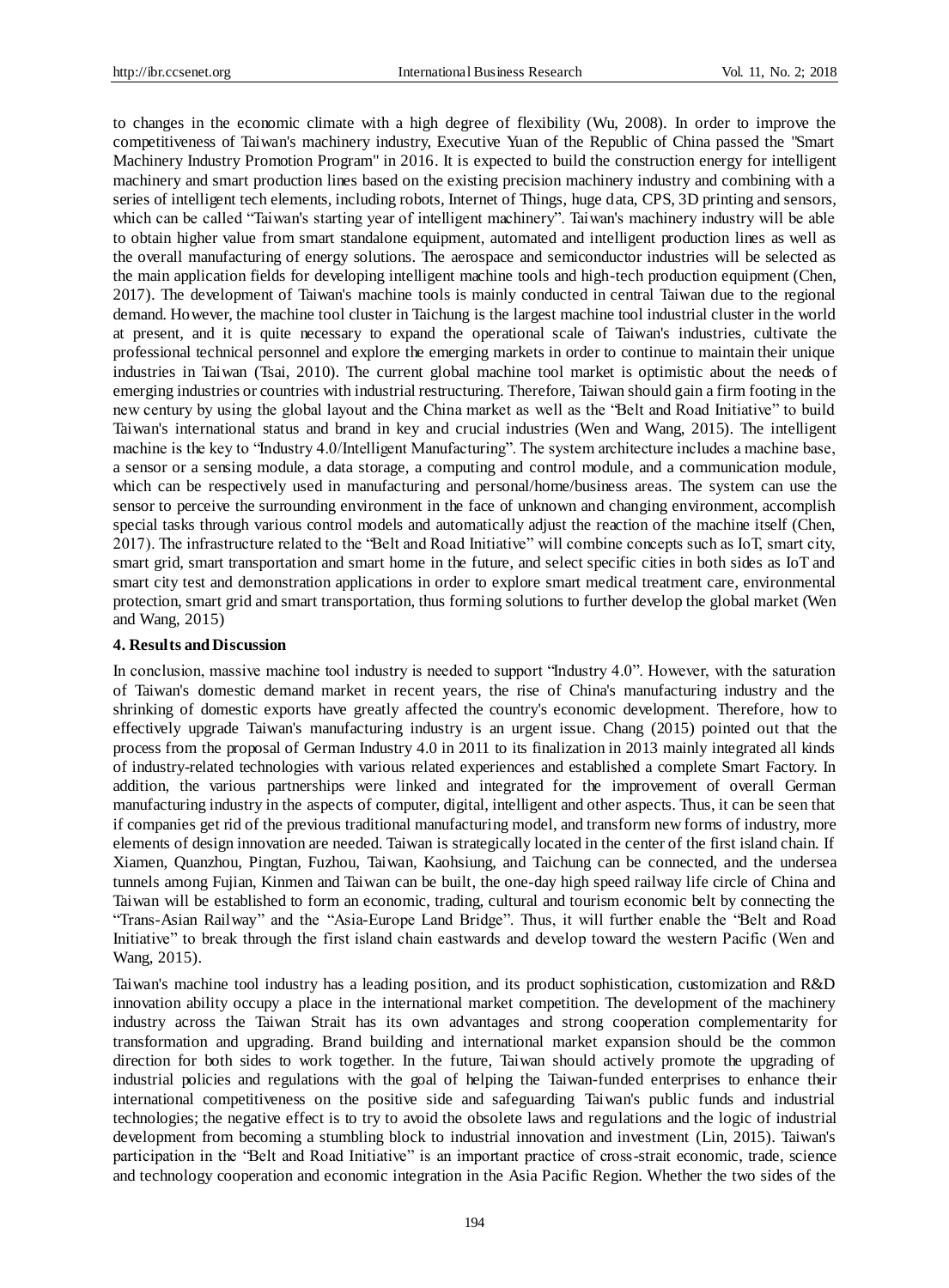Strait will create substantive interests of "Belt and Road, Opening of Both Sides" through substantive and cooperative relations will determine the evaluation of dividends for cross-strait relations. In this regard, the authorities on both sides of the Strait should, apart from acting in a pragmatic manner, deal with cross-strait economic, trading, scientific and technological cooperation programs and road maps in a concerted manner and sincerely communicate with each other. For the Belt and Road Initiative, cross-strait industries may struggle against each other in the global market. The possible vicious competition of technologies and talents also requires both parties to face themselves openly and make every effort to find a reasonable solution (Wen and Wang, 2015). In the implementation of "Made in China 2025", China vigorously promotes the in-depth integration of information technology and manufacturing technology, and focuses on intelligent manufacturing to speed up the transformation and upgrading of the manufacturing industry. While catching up with the rapid economic development in China and integrating into the Chinese market, and jointly promoting technological innovation as well as industrial restructuring and upgrading, Taiwan businessmen should seize the opportunity and join hands in building the "Belt and Road Initiative" to jointly expand the international market.

#### **Acknowledgement**

This research is supported by the National Chin-Yi University of Technology, Taiwan, R.O.C. (under Project: Knowledge Management in an Industry 4.0 Environment — The Development of Taiwan's Machine Tool Industry.)

#### **References**

BOST (Board of Science and Technology, Taiwan) (2015). Retrieved from: [http://www.bost.ey.gov.tw/News\\_Content.aspx?n=5331137415276DD6&s=3D4E1C3925B35795](http://www.bost.ey.gov.tw/News_Content.aspx?n=5331137415276DD6&s=3D4E1C3925B35795)

<http://www.cnfi.org.tw/kmportal/front/bin/ptdetail.phtml?Part=magazine10411-548->2

- Chao, Y., & Wu, Y. (2015). From Asian infrastructure investment bank to investigate China overseas expansion and the impact on Taiwan's economic development. *Journal of Global Management and Economics, 11*(2), 99-118.
- Chao, Y., Pai, T., & Wu, Y. (2016). The impact on China and Taiwan's economic development through One Belt One Road strategy. *Journal of Chinese Economic Research, 14*(2), 111-130.

Chen, N. (2017). Retrieved from:

[https://www.ctimes.com.tw/DispArt/tw/%E6%99%BA%E6%85%A7%E6%A9%9F%E6%A2%B0/ICT/%E](https://www.ctimes.com.tw/DispArt/tw/%E6%99%BA%E6%85%A7%E6%A9%9F%E6%A2%B0/ICT/%E5%B7%A5%E7%A0%94%E9%99%A2/M2M/%E7%89%A9%E8%81%AF%E7%B6%B2/17052410378K.shtml) [5%B7%A5%E7%A0%94%E9%99%A2/M2M/%E7%89%A9%E8%81%AF%E7%B6%B2/17052410378K](https://www.ctimes.com.tw/DispArt/tw/%E6%99%BA%E6%85%A7%E6%A9%9F%E6%A2%B0/ICT/%E5%B7%A5%E7%A0%94%E9%99%A2/M2M/%E7%89%A9%E8%81%AF%E7%B6%B2/17052410378K.shtml) [.shtml](https://www.ctimes.com.tw/DispArt/tw/%E6%99%BA%E6%85%A7%E6%A9%9F%E6%A2%B0/ICT/%E5%B7%A5%E7%A0%94%E9%99%A2/M2M/%E7%89%A9%E8%81%AF%E7%B6%B2/17052410378K.shtml)

- cnYES.com (2017). Retrieved from[: https://news.cnyes.com/news/id/3942874](https://news.cnyes.com/news/id/3942874)
- Li, Y. (2017). A brief analysis on CPC's "One Belt and One Road" strategy. *Journal of SHU-TE University, 19*(2), 73-107.
- Lin, T. (2015). Retrieved from[: http://www.npf.org.tw/3/14699](http://www.npf.org.tw/3/14699)
- Liu, R. (1999). Division of Networks: Analysis of the Mysteries of Taiwan 's Machine Tool Industry. Linking Publishing.
- Liu, W. (2016). Trend of global Industry 4.0: Development prospect of machine tool industry in Taiwan. *Taiwan Economic Research Monthly, 39*(3), 107-112.
- Ministry of Economic Affairs' Productivity 4.0. Office (2016). Retrieved from: <https://www.moeaiauto.org.tw/pro40/About.aspx>
- Raffa, M., & Zollo. G. (1994). *The role of professionals in small Italian firms. Journal of Systems Software, 26*(1), 19-30. [https://doi.org/10.1016/0164-1212\(94\)90092-2](https://doi.org/10.1016/0164-1212(94)90092-2)
- STPI (The Science & Technology Policy Research and Information Center) (2015). Retrieved from: <http://iknow.stpi.narl.org.tw/post/Read.aspx?PostID=11131>
- Tomala F., & Senechal O. (2004). Innovation management: Academic and industrial point of view. *International Journal of Project Management, 22*(4), 281-287. https://doi.org/10.1016/j.ijproman.2003.06.003
- Tsai, C. (2010). After the ECFA of Taiwan's machine tool industry. *Economic Outlook Bimonthly, 130*, 111-114.
- Wen, T., & Wang, M. (2015). A study of the 'One Belt, One Road' grand strategy and the cross-strait economic and trade cooperation in science, technology and innovation management. *Journal of Public Affairs Review,*

Chang, C. (2015). Retrieved from: